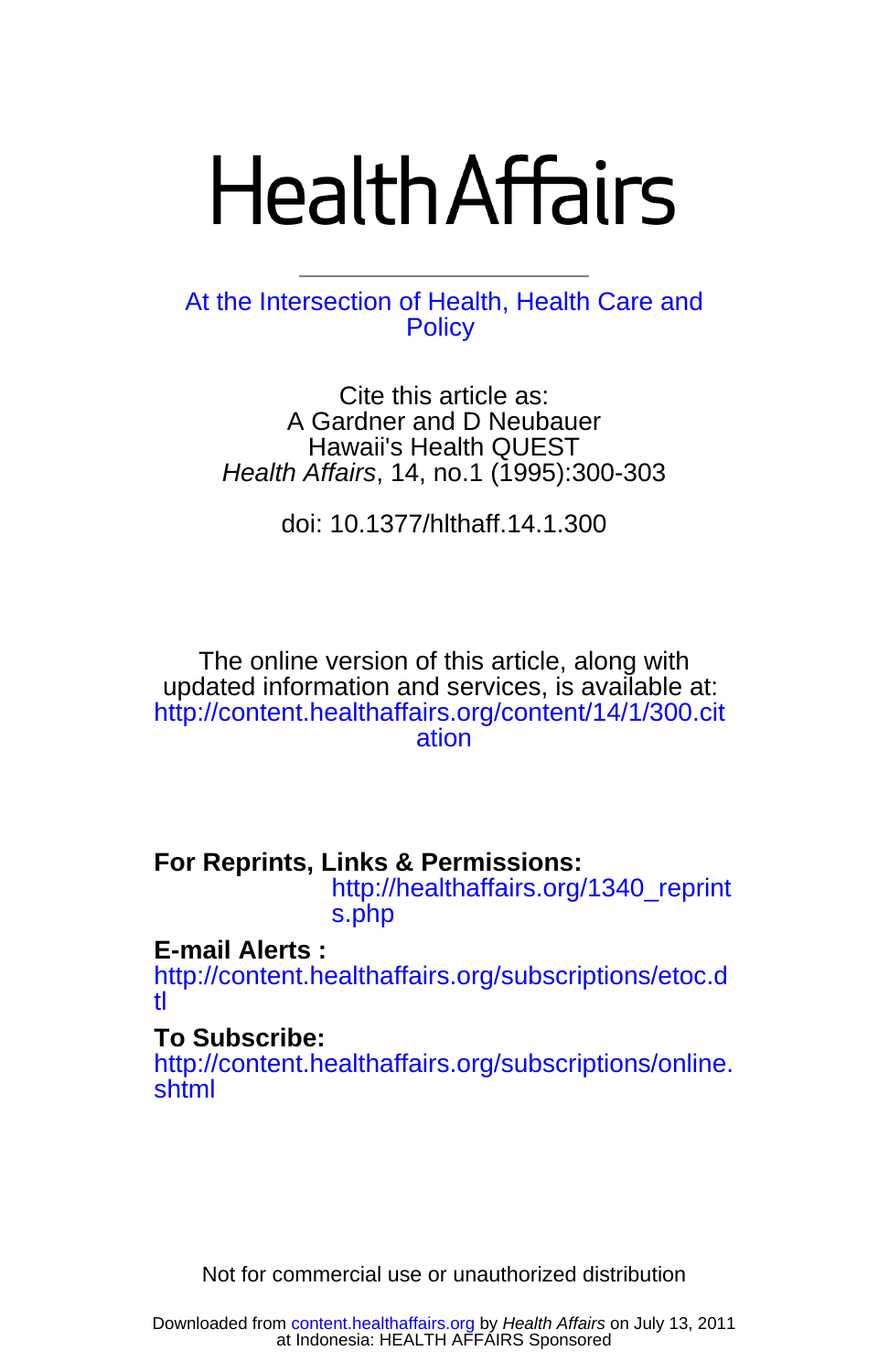permission from the Publisher. All rights reserved. storage or retrieval systems, without prior written mechanical, including photocopying or by information transmitted in any form or by any means, electronic or Health Affairs may be reproduced, displayed, or United States copyright law (Title 17, U.S. Code), no part of People-to-People Health Foundation. As provided by 20814-6133. Copyright © 1995 by Project HOPE - The 7500 Old Georgetown Road, Suite 600, Bethesda, MD Health Affairs is published monthly by Project HOPE at

Not for commercial use or unauthorized distribution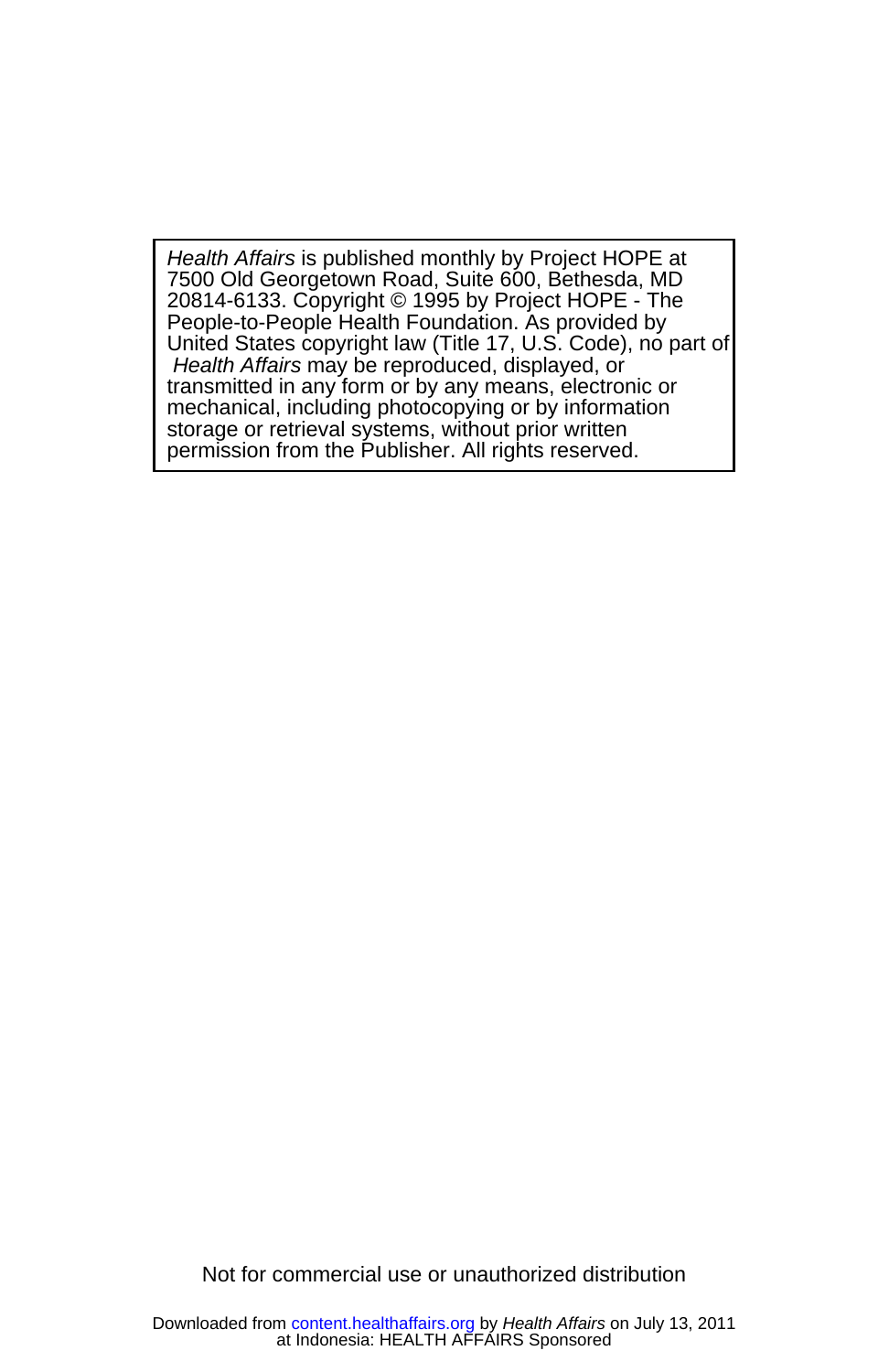# **UpDate**

# **I. STATE REPORT**

## **Hawaii's Health QUEST**

## **by Annette Gardner and Deane Neubauer**

Hawaii's Health QUEST was initiated 1 August 1994 to control rapidly escalating Medicaid costs, extend managed care to all public beneficiaries, and eliminate shifting of clients and  $\cosh^1$  Between 1989 and 1993 state Medicaid costs increased 80.1 percent, but the population served increased 36.1 percent. 2 The State Health Insurance Pro gram (SHIP) was initiated in 1991 to pro vide transitional coverage for gap groups.<sup>3</sup> The combined financial burden of these pro grams produced a crisis in state funding, aggravated by a downturn in the state's economy triggered by the 1991 Gulf War.

While little agreement exists about why Medicaid costs have risen drastically, reformers note that in 1993 the average Medicaid client cost the state nearly \$2,300 a year; comparable private-sector coverage cost \$1,400 a year.<sup>4</sup> QUEST seeks these savings, estimated at \$435 million over six years in the 1993 waiver application, assuming they can be obtained through a shift from public-sector reimbursement to privatesector administration. QUEST reduces use of services primarily by controlling hospital emergency room use by the uninsured. Im proving access to medical services for Medic aid recipients also is sought, particularly outside Oahu, where some physicians have refused to accept Medicaid patients.

Development and implementation of

QUEST have been controversial. Propo nents see the program as a vehicle for greater efficiency and cost savings and as consistent with the prevailing mood to resolve health coverage issues with private-sector solutions. Opponents charge that estimates of savings to be gained are inflated and often disguise the full cost of such programs, such as the Behavioral Health Plan, for which enrollment may be six times higher than estimated. Further, it is claimed that propo nents underestimate real health care costs in Hawaii and fail to see the factors really driving those costs, such as the relatively low availability of nursing home beds in Hawaii.

**Program description. QUEST** is **a** top down program set in motion by former Gov ernor John Waihee to be a capstone to his second and last term in office. External consultants worked with the Department of Hu man Services (DHS) to design the program, with modest input from the community, the legislature, or the Department of Health. QUEST's provisions represent, however, the public commitment of Waihee and his long-term health director, John Lewin, to demonstrate the efficacy of health reform situated firmly in the private sector and em bracing the basic elements of managed com petition and care.

Preserving the image of "Hawaii, the Health State" was an important political priority of the Waihee administration, one that was ultimately sold to a somewhat reluctant legislature that had virtually no role in creating QUEST. Later, in the spring 1994 session, the legislature was faced with the hollow choice of going along with the program's essential features or playing spoiler without good cause.

*science at the university.* gether into a large purchasing pool, fostering QUEST folds Medicaid and SHIP to at Indonesia: HEALTH AFFAIRS Sponsored Downloaded from [content.healthaffairs.org](http://content.healthaffairs.org/) by Health Affairs on July 13, 2011

*Annette Gardner is a doctoral student in political science at the University of Hawaii, Manoa. Deane Neubauer is a professor of political*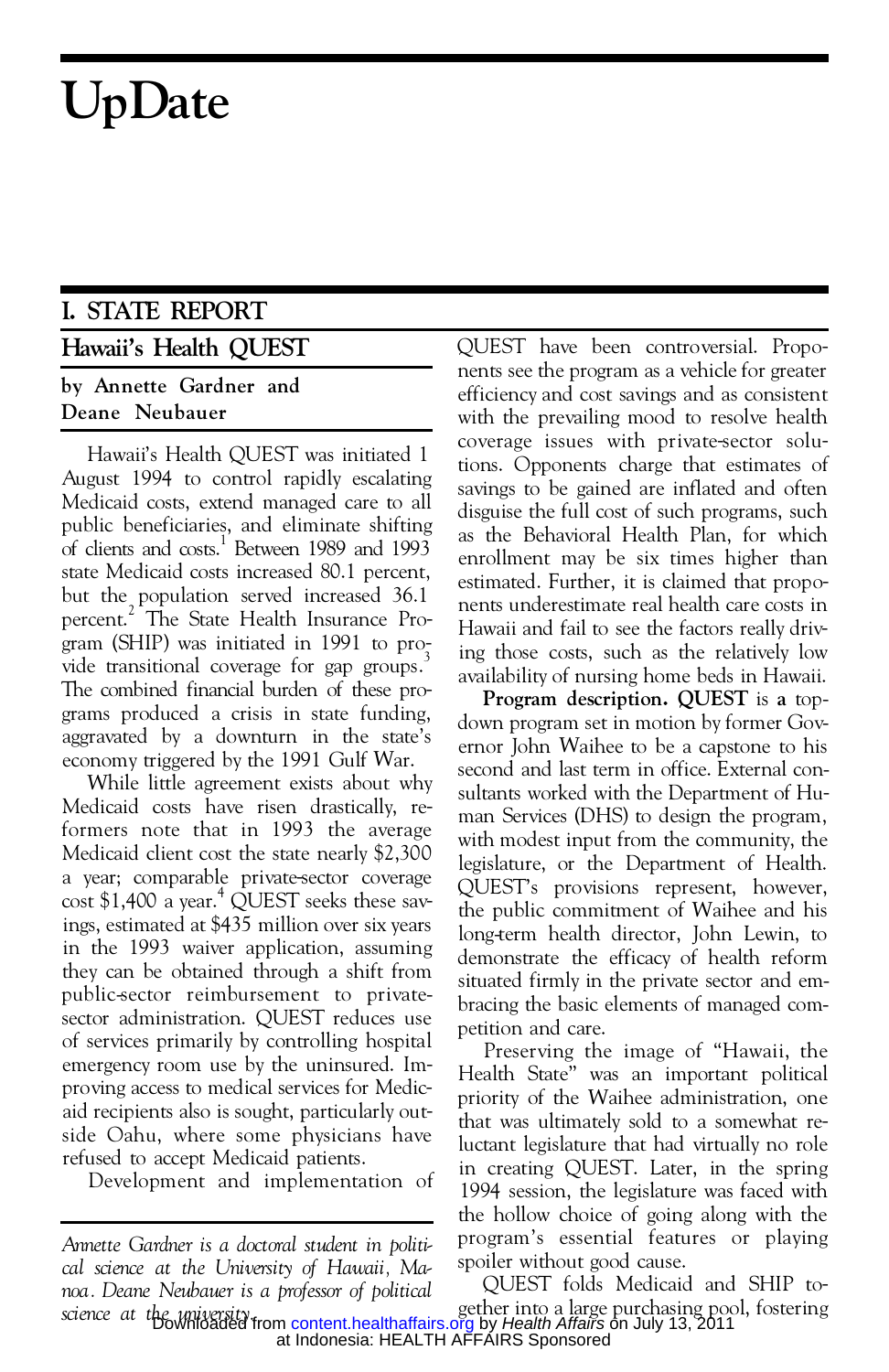competition among private health plans to provide a common benefit package at a capitated rate. The largest proportion of QUEST coverage for beneficiaries (General Assistance [GA], Aid to Families with Dependent Children [AFDC], and SHIP) is delivered through five managed care health plans that were awarded contracts by the DHS 1 April 1994. March 1995 tentative enrollment data showed that 80,000 persons were enrolled in the HMSA plan; 27,000 in the Queens plan; 18,000 in AlohaCare; 7,600 in Kaiser; and 2,700 in the Straub plan. All five plans are available on Oahu; other islands can choose from at least two plans. Two dental plans have been awarded contracts (DentaCare and HMSA). A contract for the Behavioral Health Plan was implemented 1 November 1994 by HMSA-Biodyne.

QUEST continues the Hawaii tradition of providing a "rich" benefit package to Medicaid recipients. Former SHIP enrollees receive increased benefits, especially for physician visits and hospital stays. QUEST shifts the basis of health care coverage for this population from a health entitlement program to an insurance enrollment pro gram. Presumptive eligibility with no "assets test" facilitates program enrollment.

Hawaii gained \$647 million in new fed eral funding over five years to support service delivery, as well as 90 percent of the cost for the new Managed Care Information System (MCIS), based on a federal match of 54 percent for program costs. The state prefers matching funds to state-funded SHIP and GA coverage.

QUEST is meant to not incur costs in excess of those projected for the fee-for-service Medicaid program, which it subsumes.

QUEST plans were marketed as other private plans are. Enrollees could choose a health plan, a primary care doctor, and a dentist. Enrollees not selecting a plan are assigned to the least expensive plan in their residential area. QUEST is free to enrollees at income levels up to 133 percent of the federal poverty level. Above this level, up to a limit of 300 percent of the federal poverty level (\$26,000 a year for a single person and \$45,000 for a family of four), premiums are

not lose benefits as incomes increase.

One goal of the program is to find a balance between consumer choice and dis ciplining the medical marketplace to reduce client shifting. It accomplishes this by pro viding open entry periods for plan selection, permitting a change of physicians within plans, and requiring plans to accept all enrollees up to the contracted limit.

Managed care mechanisms provide each enrollee with a case manager. Also, the in come base of 300 percent of the federal pov erty level permits Early and Periodic Screening, Diagnosis, and Treatment (EPSDT) services to be offered to more children.

In addition to medical and dental care packages, QUEST has developed two im portant carve-outs. Mental health problems are treated by enrolling all prospective cli ents in QUEST, then directing them to two distinct beneficiary groups. Adults (380 enrollees) with severe mental illness are transferred to HMSA, and children (120 enrollees) with severe emotional disturbances receive care from the state Child and Adolescent Mental Health Division. A catastrophic care carve-out was initiated in No vember 1994. Cost implications of these carve-outs are unclear, but critics point out that the behavioral package in particular appears difficult to accomplish within the limits initially proposed.<sup>6</sup>

The aged, blind, and disabled categories of Medicaid are not covered by QUEST and will continue to receive services under the current system from the DHS. Discussions are under way to integrate this category into Phase II of QUEST in 1997.

Program observations. QUEST was designed to reduce annual cost increases from 15.6 percent to 9.9 percent, primarily from a reduced capitated rate and a significantly lower projected inflation rate for QUEST than for Medicaid.<sup>7</sup> Initial medical plan rates of \$156-\$172 per month per beneficiary on Oahu, and \$140-\$170 on other islands, are higher than the originally projected \$107 per beneficiary. Yet they remain consider ably below those of the previous programs, except those of SHIP.<sup>8</sup>

determined by <sub>in</sub> bliding scale, Enrollees da<sub>ns</sub> oped by whigher-than-expected enrollment, Overall program cost savings are threat at Indonesia: HEALTH AFFAIRS Sponsored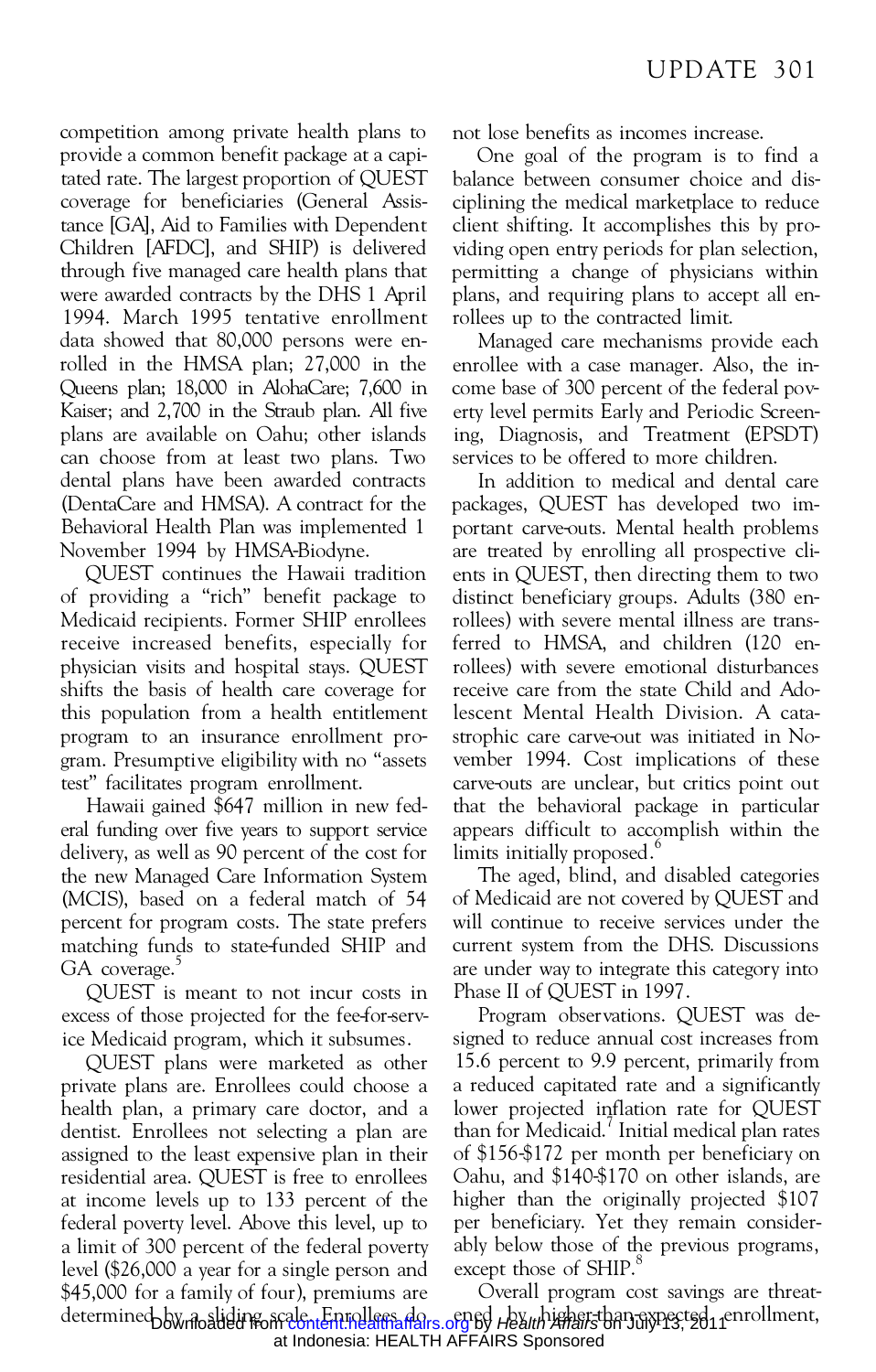initially targeted at 90,000 SHIP and Medic aid enrollees. The current enrollment of 130,000 is accounted for in part by university students and the self-employed. In creased enrollment may diminish cost savings, but program supporters insist that pri vate plan capitation is inherently less expensive than direct reimbursement. The 1995 budget of \$230 million represents no savings and no cost overruns. The legislature will be asked for \$5 million in additional safety net funding for 1996-1997. Mechanisms for re ducing enrollment, such as reinstatement of an assets test or payment of higher program costs by beneficiaries, are being discussed.

Extending private insurance was intended to overcome the lack of access to primary and preventive care. But access issues persisted during the early implementation period. Some beneficiaries were confused about the plan to which they were assigned, often one distant from their resi dence. Nearly 34,000 people were assigned to plans they did not choose. However, pro ponents cite a very high mail response rate- 66 percent-and enrollees were allowed to change plans up until 9 September 1994. Because beneficiaries are locked into a given plan for one year, resolving these transitional access issues has proved something of a bureaucratic muddle. Other bureaucratic access complaints include difficulties in establishing relationships with new providers, errors in providing membership cards, and lack of communication between beneficiaries and the QUEST program.<sup>9</sup> The QUEST m hotline fielded 2,000 calls a day during the first two months of operation. Supporters discount the importance of these complaints as inevitable transitional difficulties; oppo nents charge that these represent the char acteristic inability of private-sector pro grams to meet the needs of a population that does not respond readily to middle-class norms of administrative compliance.

Despite increased access to coverage, care for these two residual groups remains problematic: those who have too much income to qualify for QUEST but cannot afford pri vate care and are not covered under the Hawaiian Prepaid Health Care Act of 1974 (Prepaid); and those who are already eligible, org by Health Afrafa pecially 13, 2011 al health.

for Medicaid/ SHIP but do not apply, such as recent immigrants, the recently un employed, and part-time workers in low paying jobs.<sup>10</sup> Disenrollment from QUEST because of an income increase above 300 percent ofpoverty also may contribute to the number of persons without coverage. Family coverage is voluntary under SHIP and Pre paid, requiring premium payment only for dependent members. It is unclear whether non-AFDC recipients who are dependents, especially children, will go uncovered even though they are eligible for QUEST.

Hawaii's diverse ethnicity requires culturally appropriate delivery mechanisms for public programs to succeed. While language translation, case management, medical so cial work, outreach, and health education are required services under QUEST, some fear that these efforts may be underplayed or be early victims of cost cutting if administrative economies must be sought.

A major issue is the impact of QUEST on community health centers. Critics contend that QUEST shifts from a health care entitlement model that works well with lowerincome and immigrant users to a capitated managed care insurance model that is relatively untested with this population. Denied their customary supply of patients and in come, community health centers may be economically harmed and cut back on services-a net loss in community health terms and an outcome contrary to QUEST's stated goals. Seven such centers project a total \$2.2 million shortfall during a twelve-month period ending July 1995 as a result of the elimi nation of cost-based reimbursement.<sup>1</sup>

A long-term goal of health care reformers in Hawaii has been a "seamless" system, pro viding all public clients with access to services within one administrative program. QUEST consolidates many administrative services to these target populations within the DHS. Shifting most administrative services to the plans is meant to reduce bureaucracy. Plans deal directly with patients, phy sicians, and hospitals who are reimbursed directly by the plans. Form simplification and cost savings are major goals. But the Department of Health continues to provide

at Indonesia: HEALTH AFFAIRS Sponsored